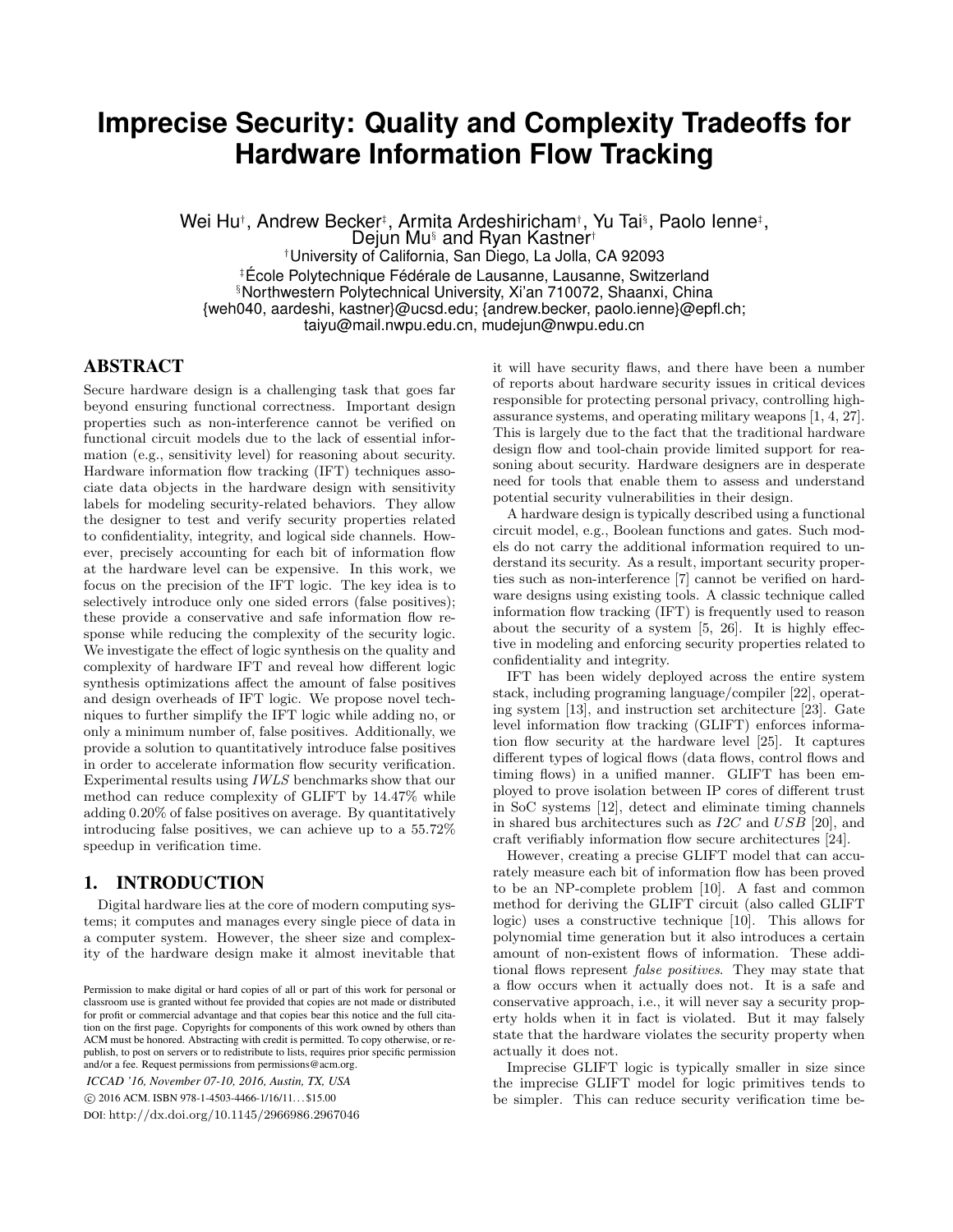cause there is evidence that smaller circuits are easier to verify [19]. Additionally, the imprecise GLIFT logic may catch an information flow violation earlier. To wit, we show later in this paper that the verification of a security property using imprecise GLIFT logic can be proven (i.e., the verification solver will complete in a reasonable amount of time) while the same property on the same hardware design will not complete using precise GLIFT logic.

Imprecise GLIFT logic can be generated by adding false positives. Such false positives indicate flows of information when actually there is none. They can be introduced during different phases of the design flow. As an example, logic synthesis can affect the flow of information by changing the connectivity of signals. In addition, one can create different GLIFT models for logic primitives in the technology library and perform mapping selectively.

In this paper, we investigate various tradeoffs in quality and complexity of hardware IFT. We focus on the effects of logic synthesis optimizations and different mapping strategies on the precision and complexity of GLIFT logic. Specifically, this paper makes the following contributions:

- Revealing the effect of logic synthesis techniques on the precision and complexity of hardware IFT;
- Proposing techniques to simplify GLIFT logic while adding no or a minimum amount of false positives;
- Providing a solution to quantitatively introduce false positives to accelerate information flow security verification and localize security vulnerability.

The reminder of this paper is organized as follows. Section 2 covers how GLIFT measures hardware information flows and the generation of GLIFT logic. In Section 3, we discuss how logic synthesis can affect the precision and complexity of GLIFT logic. We provide methods that allow tradeoff precision and design overheads through library mapping in Section 4. Section 5 presents experimental results using IWLS benchmarks. We briefly review related work in Section 6 and conclude the paper in Section 7.

## 2. BACKGROUND

## 2.1 Gate Level Information Flow Tracking

Gate level information flow tracking (GLIFT) is built upon the notion that information flows from a signal  $A$  to  $B$  if and only if the value of A has an influence on B. GLIFT associates a label (sometimes called taint) with each data bit in the hardware design to mark the information assets one would like to track. The security labels for internal signals and output ports are calculated and updated according to the type of logic operation performed. By checking the security labels of the signals, one can determine if the design violates different security properties. Examples of such properties include: 1) confidential data should never leak to an unclassified domain, and 2) untrusted data should never be allowed to overwrite a trusted memory location. GLIFT captures explicit flows (also called data flows), implicit flows (also known as control flows), and timing flows (information flow through a timing side channel) in a unified manner since they all appear in a similar form at the gate level.

## 2.2 GLIFT Precision and Complexity

It is possible to generate different variants of GLIFT logic. The precision and performance depends on the granularity of security label and label propagation policy used. For a better understanding, consider a two-input AND (AND-2) gate, whose Boolean function can be described as  $O = A \cdot B$ . We use  $A_t$ ,  $B_t$  and  $O_t$  to denote the security labels of the inputs and output, respectively. To make it easier to understand, we restrict to single bit variables and labels in the following discussion. However, it is straightforward to generalize to multi-bit variables.

Let  $A_t$  be 1 when A is Confidential and 0 when A is Unclassified (similar for  $B_t$  and  $C_t$ ). GLIFT can use an imprecise policy shown in Equation (1) to determine  $O_t$ .

$$
O_t = A_t + B_t \tag{1}
$$

This is secure since it precisely captures all possible confidential information flows from either A or B to the output. However, it can be imprecise since it may over estimate actual flows of information. As an example, assume A is Unclassified logical  $0$ , and  $B$  is carrying Confidential information, i.e.,  $B_t = 1$ . In this case, O will be dominated by A; the other confidential input has no effect on the output. In other words, there is no flow of confidential information. However, Equation (1) would conservatively state that  $O_t = 1$ , i.e., O is Confidential.

GLIFT provides a more precise approach to calculate the security label for the output. It determines a flow of information from an input to the output when the value of the input has an influence on that of the output. Consider again the AND-2 example. When both inputs are Confidential, the output will undoubtedly be Confidential. This introduces the term  $A_t \cdot B_t$  in the GLIFT logic. When A is Confidential, the condition for it to be observable at the output should be  $B = 1$ . This yields the term  $B \cdot A_t$  in the tracking logic. Similarly,  $A \cdot B_t$  should also be added to track the Confidential information flowing from  $B$  to the output when  $A = 1$ . From the above analysis, the GLIFT logic for AND-2 can be formalized as:

$$
O_t = A \cdot B_t + B \cdot A_t + A_t \cdot B_t \tag{2}
$$

Let Secret be a 32-bit Confidential value. After performing the operation in Equation (3), the imprecise model shown in Equation  $(1)$  will mark the entire *Public* signal as Confidential, indicating there are 32 bits of information flowing from *Secret* to *Public* (or simply there is a flow).

$$
Public = Secret \cdot 0x03 \tag{3}
$$

Using Equation (2), the Unclassified 0 bits in the second operand will dominate the security labels of corresponding output bits. Thus, only the lowest two bits of Public will be labeled as Confidential, indicating there are two bits of Confidential information flowing to Public.

However, this precision comes at the cost more complex GLIFT logic. As an example, the precise GLIFT logic for AND-2 shown in Equation (2) is more complicated than the imprecise one shown in Equation (1). This may increase the time for verification of security properties.

#### 2.3 GLIFT Logic Generation

A fundamental problem involved in GLIFT logic generation is to determine if a tainted input can flow to some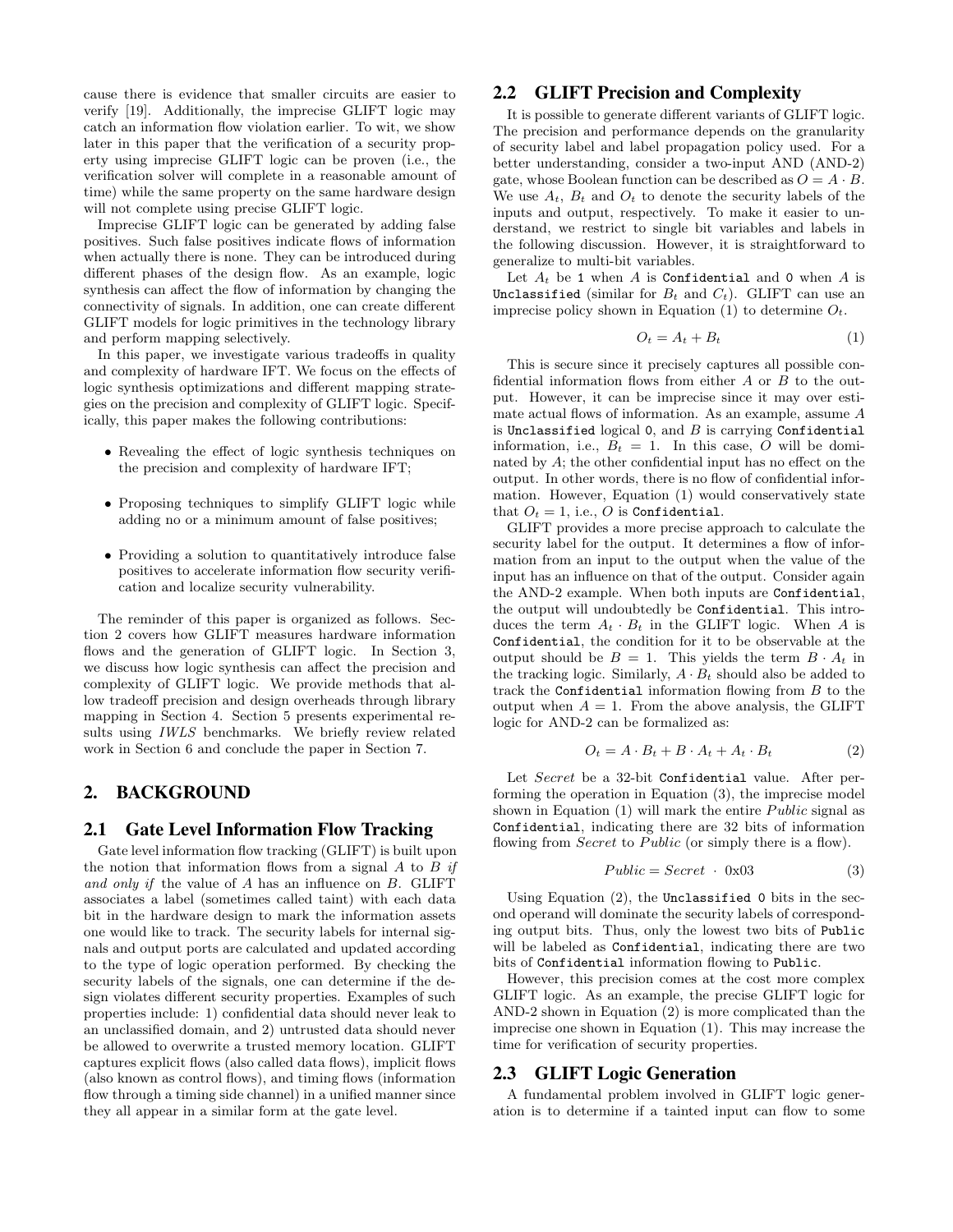(set of) signal(s). This reduces to several known hard problems such as Boolean satisfiability and controllability [6]. To generate GLIFT logic in acceptable amount of time, one typically resorts to the constructive method as shown in Fig. 1.



Figure 1: The constructive method for GLIFT logic generation.

This constructive method first constructs a GLIFT logic library (GLIFT library) consisting of the GLIFT logic for each primitive gate in a technology library. The hardware design is then synthesized and mapped to that technology library. Each logic primitive in the mapped design netlist is instantiated with GLIFT logic from the GLIFT library discretely. In this way, the complexity of the GLIFT logic generation problem is dominated by logic synthesis (and technology mapping) since mapping logic primitives in the design netlist to the GLIFT library can be completed in linear time. However, the GLIFT logic generated in this constructive manner can be imprecise, i.e., it may contain false positives that indicate non-existent flows of information [10].

Logic synthesis and the target technology library have a significant effect on the generated GLIFT logic. Different logic synthesis strategies can lead to significantly different representations of a given hardware design, e.g., collapsed PLA or BDD tree. The technology library determines the required GLIFT library (there should be GLIFT logic corresponding to each gate in the technology library). Changes in the logic synthesis strategy and/or the technology library can lead to variable GLIFT logic. The differences primarily lie in two aspects: precision and complexity. We measure precision using the amount of false positives while quantifying complexity with parameters such as area, delay, and verification time. In the following, we attempt to reveal the effect of logic synthesis on the precision and complexity of GLIFT logic in Section 3. Then we provide various approaches to trade off precision and design overheads through GLIFT library mapping in Section 4.

#### 3. LOGIC SYNTHESIS OPTIMIZATIONS

Logic synthesis affects the precision and complexity of GLIFT primarily due to the fact that different functionally equivalent logic networks can result in variable GLIFT logic. The difference in the logic network may affect the way in which signal flows through hardware design. Consider a two-input XOR (XOR-2) example with 11 as a don't-care input condition. The XOR can be simplified to a two-input OR (OR-2) gate, which is relatively smaller. The GLIFT logic for XOR-2 is the same as Equation (1) while the GLIFT for OR-2 is shown in Equation (4). In this case, simplifying the design will increase the complexity of the GLIFT logic.

$$
O_t = \overline{A} \cdot B_t + \overline{B} \cdot A_t + A_t \cdot B_t \tag{4}
$$

Logic synthesis changes the precision of the GLIFT logic in two ways. On one hand, logic synthesis can reduce design redundancy. Consider the absorption law [2] shown in Equation (5) that is frequently used for logic optimization.

$$
A + A \cdot B = A + B \tag{5}
$$

The GLIFT logic for the left-hand side of Equation (5) is:

$$
O_t = A_t + \overline{A} \cdot B_t \tag{6}
$$

By comparison, the GLIFT logic for the right-hand side is shown in Equation (4). Comparing Equations (4) and (6), we see that logic synthesis can possibly make the GLIFT logic more precise. This is because logic synthesis eliminates the reconvergent fanout at A.

On the other hand, logic synthesis tends to increase resource sharing in order to reduce area consumption. This will typically make the resulting GLIFT logic less precise because the resource sharing will lead to additional reconvergent fanout regions. Generally, precision and complexity are contradictory design choices. We present experimental results to show such tradeoffs in Section 5.1.

#### 4. GLIFT LIBRARY MAPPING

#### 4.1 Creating Simplified GLIFT Library

The GLIFT library can be created by enumerating truth tables for primitive gates since these logic primitives usually have a limited number of inputs. Figure 2 shows the Karnaugh maps of GLIFT logic for AND-2 given in Equations (2) and (1). These represent the most precise and imprecise GLIFT logic for AND-2, respectively.



Figure 2: Karnaugh maps of different GLIFT logic for AND-2. (a) Precise GLIFT logic for AND-2 derived from Equation (2). (b) An imprecise version of GLIFT logic for AND-2 corresponding to Equation (1).

Additional GLIFT logic can be derived by gradually flipping the minterms that differ between the two Karnaugh maps. For the four minterms that show a difference, there are a total of  $2^4 - 1 = 15$  (excluding the "all flipped" case, which corresponds to the least precise) possible combinations. After testing all these 15 combinations, we derive two additional versions of GLIFT logic for AND-2 that lies between the most and least precise. These are:

$$
O_t = B_t + B \cdot A_t
$$
  
\n
$$
O_t = A_t + A \cdot B_t
$$
\n(7)

Using a similar approach, we can derive additional versions of GLIFT logic for the OR-2. However, this method becomes intractable even for a three-input AND gate (AND-3), which has 28 different minterms between the most and least precise GLIFT logic. This yields a total of  $2^{28} - 1$  possible combinations for the simple AND-3. However, the above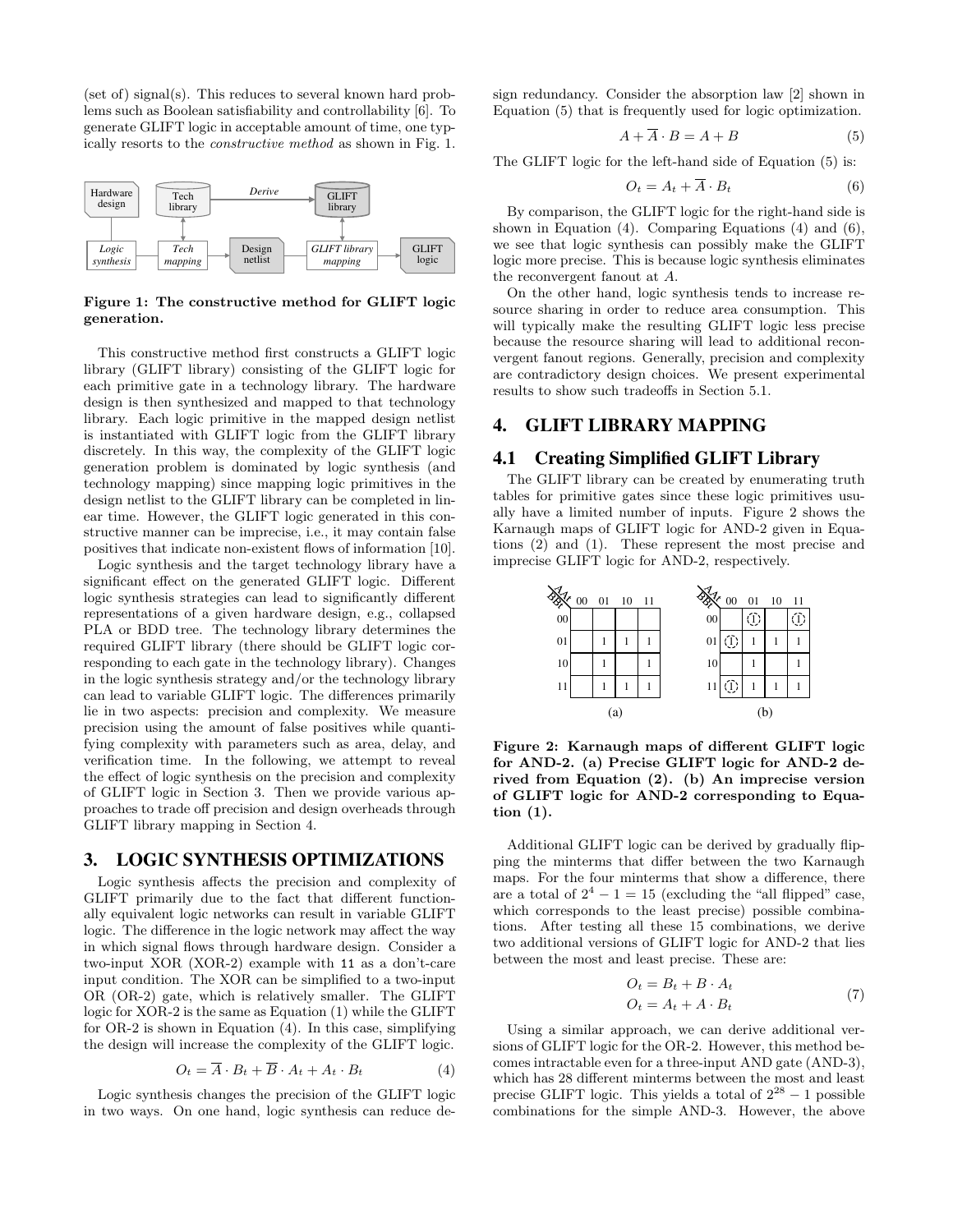example reveals how different versions of GLIFT logic can be derived by flipping non-tainted minterms.

We take a more efficient approach to derive simplified GLIFT logic for more complex Boolean gates. We observe that precise GLIFT logic more accurately measures information flows because it takes into account the value of variables in label propagation. Thus, we can gradually relax precision and move towards the least precise by ignoring the values. Figure 3 shows such a solution using AND-3 as an example.



Figure 3: Deriving simplified IFT logic for AND-3.

At the top level, we have the most precise GLIFT logic for AND-3, where A, B, C and O are the inputs and output of AND-3;  $A_t$ ,  $B_t$ ,  $C_t$  and  $O_t$  are their security labels, respectively. By setting any of the inputs to don't-care, we can obtain three simplified versions of GLIFT logic as shown at the second level. Now by eliminating an additional remaining input in the simplified versions of GLIFT logic, we can get another three further simplified versions of GLIFT logic shown at the third level. When the last remaining input is eliminated, we reach the least precise (and most simplified) GLIFT logic for AND-3, shown at the bottom level. In this way, we reduce the complexity of the problem to  $O(2^n)$ , where  $n$  is the number of inputs to a Boolean gate. This is tractable since most Boolean gates in the technology library only have a limited number of inputs.

Now that we can create a simplified GLIFT library, we can map logic primitives to each alternative version of its GLIFT logic in order to trade off precision and complexity. In Section 4.2, we provide a new method to simplify GLIFT logic without affecting its precision. We propose another new approach to simplifying GLIFT logic while adding a small number of false positives in Section 4.3. We also present a solution to quantitatively introduce false positives in Section 4.4 to speed up information flow security verification.

## 4.2 Deriving Simplified GLIFT Logic Without Adding False Positives

Our first approach to GLIFT logic simplification is based on formulating Quantified Boolean Formulas (QBFs) to enable GLIFT logic replacement. We check the QBFs' satisfiability (SAT) and recover corresponding valid replacements. In short, this approach asks a QBF-SAT solver to find where and how to replace precise GLIFT logic with less-precise alternatives such that the entire GLIFT circuit is simplified while preserving the overall precision.

We begin by mapping the design netlist to the most precise GLIFT logic. Then, we map each GLIFT element to a multiplexer, selecting from some alternative replacements: less-precise variants. See Fig. 4 for an example of what each multiplexer looks like, where "SH2" is the most precise, "SH3" less precise, and so on. Formally, the variables controlling the multiplexer's select lines compose the existentially-quantified vector  $\vec{h}$  in the following formula:

$$
\exists \vec{h} \,\forall \vec{i}: \,\text{inst}(\vec{h}, \,\vec{i}) \Leftrightarrow \text{spec}(\vec{i}) \tag{8}
$$

Equation (8) allows the QBF-SAT solver to find simpler logic, or replacements of certain gates which do not change the observable behavior of the entire GLIFT circuit.



Figure 4: GLIFT logic for AND-2 is mapped to a multiplexer selecting between the precise AN2 SH2 model and the simpler but less-precise alternatives.

To target the search for better configurations, we use the idea of Becker et al. [3] to ensure the solver finds a configuration of a certain quality. We use the number of GLIFT replacements as a proxy for quality. Because the original logic is selected by an all-0 select line, we OR-reduce each multiplexer's select line (each such  $h_*$  in Fig. 4) to a single bit, and sum them all. This sum represents the number of GLIFT logic replacements with alternatives. The sum is then compared to a threshold value  $\tau$ , which must be reached to satisfy the QBF. This gives the final QBF, where thresh is the thresholding function:

$$
\exists \vec{h} \,\forall \vec{i} : (\text{inst}(\vec{h}, \vec{i}) \Leftrightarrow \text{spec}(\vec{i})) \land \text{thresh}(\vec{h}, \tau) \qquad (9)
$$

The last step of the process is to run a binary search on  $\tau$ . Figure 5 shows how it all fits together for one iteration of the binary search. Starting at  $\tau = 1$ , these QBF problems are formulated, solved, and have their solutions recovered; the difference between the maximum known succeeding value for  $\tau$  and the minimum known failing value for  $\tau$  is halved; and the next iteration proceeds with that value. This proceeds until we find a final known maximum succeeding value for  $\tau$ and a corresponding configuration for  $\vec{h}$ .

Note that this technique maximizes the number of replacements, not the simplicity of entire GLIFT circuit. It is possible that the simplest result does not have the maximum number of replacements: simply, some replacements are better than others. Still, in general, additional replacements almost always improve the result.

Further studies may broaden the scope of considered alternatives. For example, we might consider varying precision levels of both OR-2 and using the GLIFT logic for XOR-2 as replacements for an OR-2, an idea which will be visited thoroughly in Section 4.3.

#### 4.3 Deriving Simplified GLIFT Logic with Minimum Additional False Positives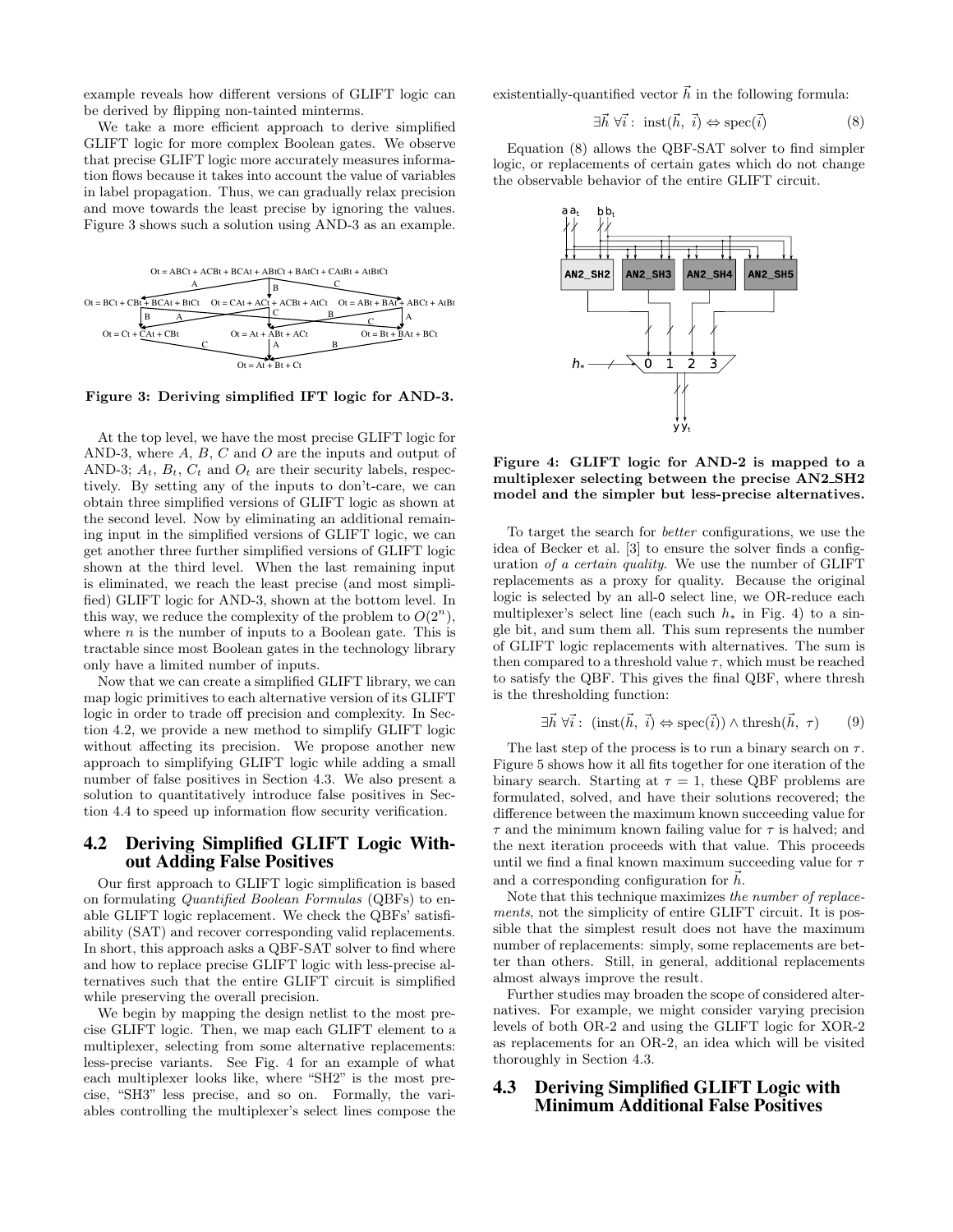

Figure 5: Overview of the instrumented GLIFT logic before being fed to the solver. Note the two conditions: on the left, that  $\vec{h}$  corresponds to at least  $\tau$  replacements; on the right, that with these replacements, the GLIFT logic is functionally identical to the original. Note that the "Inst" logic in the dashed box in the upper-right is not connected to the equivalence check: only GLIFT primary outputs are checked for equivalence.

Our observation is that GLIFT logic generated using the constructive method can be further simplified without significantly affecting precision. This is because the design netlist is created by logic synthesis tools and thus is highly optimized. However, the GLIFT logic is generated by directly mapping the design netlist to the GLIFT library, which does not involve any optimization. Therefore, the GLIFT logic may contain a considerable amount of redundancy. To better understand, consider the two-input multiplexer (MUX-2) example as shown in Fig. 6.



Figure 6: The GLIFT logic for MUX-2 created using the constructive method can be further simplified. (a) Design netlist of MUX-2. (b) Precise GLIFT logic for MUX-2. (c) Simplified GLIFT logic for MUX-2.

Figure 6 (a) shows the synthesized netlist for MUX-2. It consists of two AND-2, an OR-2 and an inverter. Figure 6 (b) shows the precise GLIFT logic of MUX-2 after mapping the design netlist to a GLIFT library. We have observed that the tracking logic for OR-2 in Fig. 6 (b) can be replaced by the tracking logic for XOR-2. Let A, B, O be the inputs and output of OR-2 and XOR-2. Use  $A_t$ ,  $B_t$  and  $O_t$  to denote their security labels. The GLIFT logic for OR-2 and XOR-2 are shown in Equations (4) and (1) respectively.

By comparison of Equations (4) and (1), mapping the

OR-2 to the GLIFT logic for XOR-2 in the MUX-2 example may lead to further simplification of the entire GLIFT circuit. In addition, logic equivalence checking shows that the simplified GLIFT logic for MUX-2 is functionally equivalent to the precise one. Thus, the GLIFT logic for MUX-2 has been simplified without adding false positives.

Similarly, one can selectively map the logic primitives in the design netlist to alternative simplified versions of tracking logic in the GLIFT library. However, it is important to understand the tracking logic for which gates can be replaced without introducing a significant amount of false positives.

In order to map an OR-2 gate to the tracking logic for XOR-2 in the GLIFT library, we need to search for OR-2 gates that can be replaced by XOR-2 without changing the functionality of the original hardware design. Although the truth tables (0111 for OR-2 and 0110 for XOR-2) for these two gates differ from each other, such a replacement is still possible due to internal don't-cares. Consider the MUX-2 example, the input combination 11 will never be observed at the OR-2 gate due to correlation caused by reconvergent fanout. In this case, the truth table for OR-2 can be reduced to that for XOR-2. Similarly, one may reduce the truth table for AND-2 (0001) to that for NXOR-2 (1001), whose GLIFT logic can also be described as Equation (1).

Now that we understand logic primitives can possibly be mapped to a simpler version of tracking logic in the GLIFT library, an additional step would be searching for logic primitives with internal don't-cares, which is a well-studied problem in logic synthesis. It is necessary to point out that there can be a few gate pairs both with don't-cares but cannot be replaced at the same time (the don't-care condition for one gate is dependent on the other). If we replace both gates in such pairs, it may cause a small amount of false positives. We will show how this method can lead to significant simplification of GLIFT logic while adding a minimum amount of false positives in the experimental results section.

# 4.4 Quantitatively Introducing False Positives

Some information flow security properties can take a long time to prove on a precise GLIFT model, e.g., proving potential key leakage caused by a Trojan triggered under a rare condition. A precise GLIFT model will indicate no harmful flow of information in most cases, resulting in a false conclusive proof. In such cases, the proof process can be significantly accelerated by creating imprecise GLIFT models with a certain amount of false positives. Figure 7 illustrates such a solution.



Figure 7: Creating imprecise GLIFT models with different amounts of false positives. The gray parts show the gates mapped to imprecise GLIFT logic.

We start from the least precise GLIFT model by mapping all gates in the design netlist to the most imprecise version of tracking logic. This will cause a significantly higher amount of information to flow to the output and allow formal tools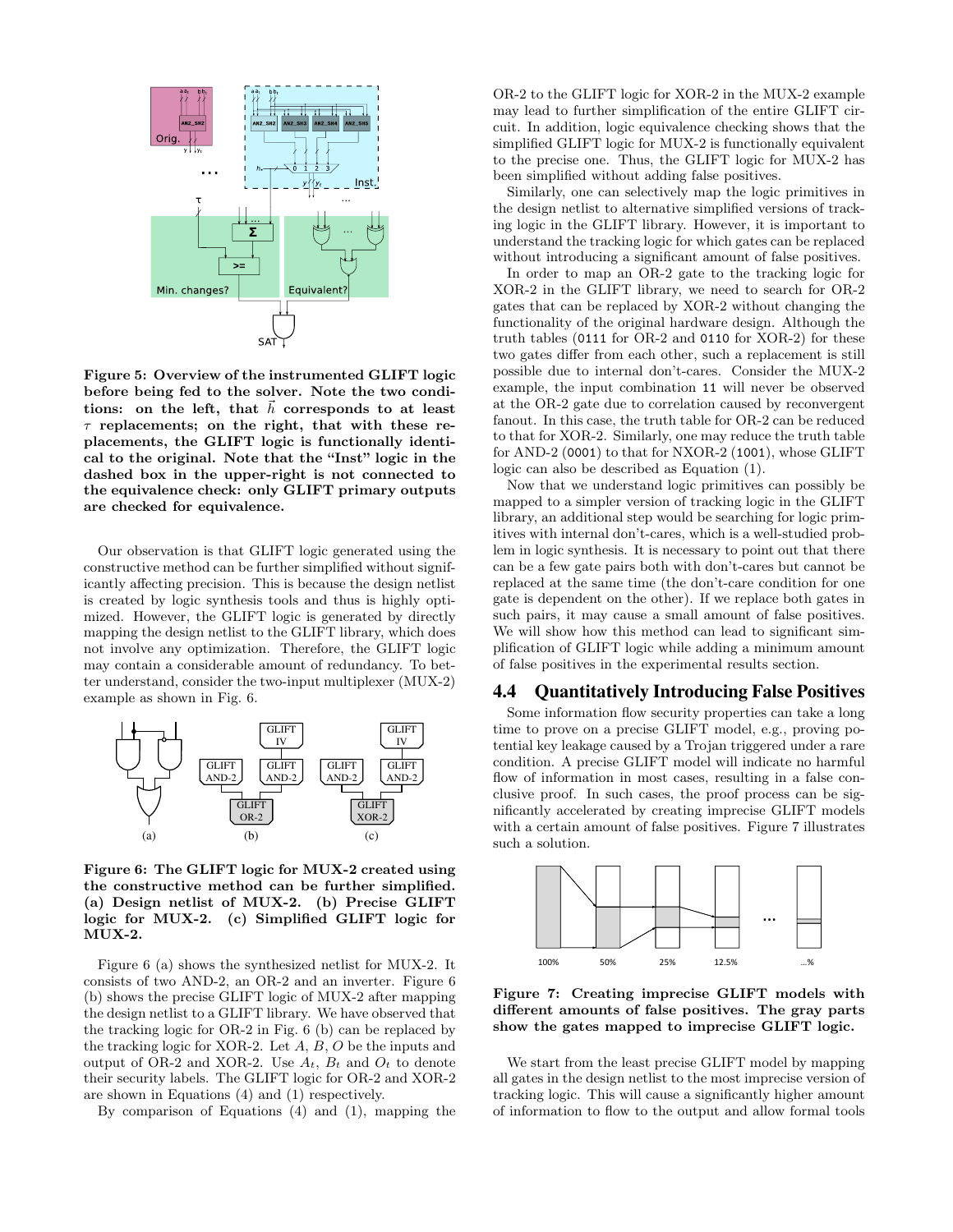Table 1: Complexity and precision of GLIFT logic created using different synthesis commands in ABC.

| Benchmarks        | Area  |       |           |       |        |       | False positives |          |           |                          |          |          |          |          |
|-------------------|-------|-------|-----------|-------|--------|-------|-----------------|----------|-----------|--------------------------|----------|----------|----------|----------|
|                   | orig  | bal.  | $\rm bdd$ | resyn | resvn2 | comp. | comp.2          | orig     | bal.      | $_{\text{bdd}}$          | resyn    | resvn2   | comp.    | comp.2   |
| alu2              | 4076  | 3754  | 3505      | 3384  | 3195   | 3384  | 3192            | $1.65\%$ | $1.65\%$  | $\overline{\phantom{m}}$ | $.66\%$  | $1.74\%$ | $1.65\%$ | $1.64\%$ |
| alu4              | 7226  | 6818  | 20093     | 6291  | 5799   | 6274  | 5602            | 2.00%    | 2.00%     | $\qquad \qquad -$        | $2.02\%$ | 2.13\%   | 2.02%    | 2.14\%   |
| apex6             | 5200  | 5074  | 21987     | 4967  | 4926   | 4936  | 4905            | $0.78\%$ | $0.78\%$  | $\overline{\phantom{0}}$ | 0.83%    | $0.83\%$ | 1.04%    | 1.04%    |
| C <sub>1908</sub> | 2106  | 2057  | 521783    | 2020  | 1826   | 1928  | 1972            | 19.70%   | $19.70\%$ | $\overline{\phantom{0}}$ | 19.70%   | 19.70%   | 19.70%   | 19.70%   |
| C <sub>2670</sub> | 3675  | 3938  | 25967     | 3701  | 3870   | 3748  | 3808            | 2.95%    | 1.68%     | $\overline{\phantom{m}}$ | $1.45\%$ | 1.47%    | 1.45%    | $1.47\%$ |
| C432              | 1494  | 1488  | 22540     | 1338  | 1290   | 1417  | 1243            | $6.31\%$ | $6.31\%$  | $\qquad \qquad -$        | $6.29\%$ | $6.29\%$ | 6.28%    | $6.25\%$ |
| $_{\rm C880}$     | 2292  | 2220  | 177382    | 2226  | 2196   | 2145  | 2164            | $1.28\%$ | 1.28%     | $\overline{\phantom{0}}$ | $1.27\%$ | $1.27\%$ | 1.28%    | 1.27%    |
| frg2              | 12268 | 11838 | 61429     | 7400  | 5128   | 7269  | 5018            | 2.16\%   | 2.16\%    | $\overline{\phantom{0}}$ | 2.19%    | 2.19%    | 2.30%    | 2.26\%   |
| k <sub>2</sub>    | 13612 | 11358 | 446236    | 10033 | 9899   | 9873  | 9674            | $0.43\%$ | $0.43\%$  | $\qquad \qquad -$        | 0.42%    | 0.42%    | 0.42%    | $0.42\%$ |
| rot               | 7079  | 6901  | 82054     | 5231  | 4351   | 5087  | 3927            | 2.27%    | 2.47%     | $\qquad \qquad -$        | 2.21%    | 1.08%    | 2.19%    | $1.67\%$ |
| x3                | 8241  | 8370  | 36963     | 5446  | 4506   | 5541  | 4813            | $1.06\%$ | 1.06%     | $\qquad \qquad -$        | $1.09\%$ | 2.38%    | 1.09%    | 2.37%    |
| х4                | 4736  | 4619  | 11205     | 2885  | 2709   | 2878  | 2781            | $0.80\%$ | $0.80\%$  | $\overline{\phantom{m}}$ | 0.88%    | $0.90\%$ | 0.88%    | $0.81\%$ |

to capture a possible violation in a shorter amount of time. However, we need to further check this is a bona fide security issue rather than a false alarm. This can be done by gradually decreasing the amount of imprecise gates and seeing if the violation still arises. If formal tools continue to report the same violation when only a small amount of gates in the GLIFT model are imprecise, we have some confidence that it is a real security issue. In the meanwhile, we can localize the security vulnerability that causes the violation to a relatively smaller portion of the entire design.

## 5. EXPERIMENTAL RESULTS

This section presents our experimental results. Section 5.1 shows how different logic synthesis optimizations lead to variations in precision and complexity of the GLIFT logic. Then, Section 5.2 shows how GLIFT logic can be simplified while introducing no, or a small amount of false positives, and Section 5.3 demonstrates that these false positives can result in reductions of security verification time.

#### 5.1 Logic Optimization Analysis

To show the effect of logic optimizations on the precision and complexity of GLIFT logic, we use different ABC [16] commands to synthesize IWLS benchmarks [11] for GLIFT logic generation. We use area as the measure of complexity and quantify precision using the percentage of false positives.

We tested the *balance*, *bdd, resyn, resyn2, compress*, and compress2 commands. The balance command is frequently used to create a balanced logic network before further optimization; bdd can be used to generate false positive free GLIFT logic [10]. resyn2 (compress2) performs similar optimization to resyn (compress) but using higher effort. The synthesized logic networks are directly mapped to the GLIFT library in order to eliminate the effect of technology mapping on GLIFT logic generation. The GLIFT logic is synthesized using the  $resyn2$  command and mapped to the mcnc library. Then we perform simulation across  $2^{20}$  random vectors generated by a linear feedback shift register (LFSR) using ModelSim to count the percentage of false positives.

Table 1 shows how different synthesis commands can lead to variations in complexity and precision of the GLIFT logic. The GLIFT logic generated using the bdd command is always the most precise and thus used as the baseline for counting false positives. However, such precision comes at significant cost in complexity. The GLIFT logic generated using the balance command is close to that generated from the original design in both precision and complexity. By comparison of GLIFT logic generated using resyn and resyn2 (also compress and compress2 ), a higher optimization effort tends to reduce the complexity of GLIFT logic while introducing additional false positives.

#### 5.2 Optimized Mapping Analysis

We use the methods from Sections 4.2 and 4.3 to simplify the GLIFT logic. A GLIFT library containing different versions of tracking logic for AND-2 and OR-2 created using the method introduced in Section 4.1 is maintained for our test. We use Yices to solve QBFs and ABC to search for don't-care conditions in the design netlist.

We perform precision and complexity analysis in a similar way to Section 5.1 and count the total number of times for the output labels to be logical 1. We use this count value as a measure of tainted flows. Table 2 shows complexity and precision of GLIFT logic before and after simplification using several IWLS benchmarks [11].

Take the des benchmark as an example, the area of the original GLIFT logic is 32295. By comparison, the areas of the simplified GLIFT logic are 26665 and 25476 respectively. The precise and imprecise methods updated 2120 and 1785 out of the 4072 gates in the design netlist respectively. There are 17.4% and 21.1% reductions in area for the two solutions. The imprecise solution adds only 0.05% of false positives. On average, there is 14.47% reduction in area while adding only 0.20% of false positives. We can see that the GLIFT logic can be simplified with only a small amount of false positives added. The reduction in complexity of GLIFT logic will lead to improved performance in information flow security verification.

#### 5.3 Verification Time Analysis

We use four RSA cores for verification time analysis. We choose RSA because it is possible to verify the same security property on similar designs of different sizes for comparison. We first use a precise GLIFT library to create tracking logic for these cores and verify the security property that the secret key leaks to the ciphertext ready output. For all the cores tested, the property cannot be proved within 10 minutes. We then use the method described in Section 4.4 to make a certain percentage of gates imprecise and create several imprecise GLIFT circuits. We prove the same security property on these imprecise GLIFT circuits to see how our technique can speed up information flow security verification. Figure 8 shows the verification time results.

From Fig. 8, larger RSA designs with the same percentage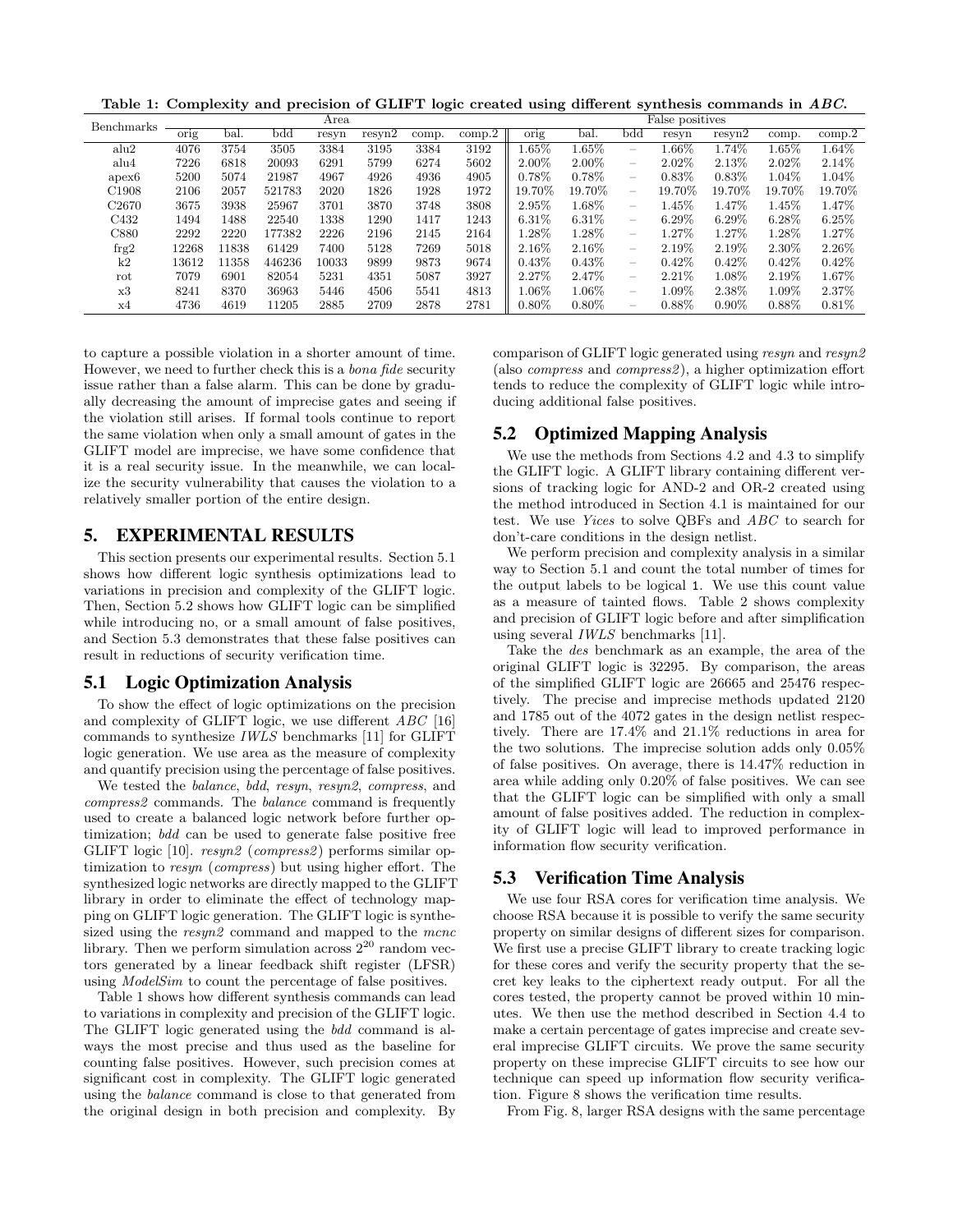Table 2: Complexity and precision of GLIFT logic before and after simplification.

| Benchmarks        |       | Area    |           |      | $\overline{\text{Gates}}$ /Updated |           | Tainted flows | False positives |          |  |
|-------------------|-------|---------|-----------|------|------------------------------------|-----------|---------------|-----------------|----------|--|
|                   | orig  | precise | imprecise | orig | precise                            | imprecise | precise       | imprecise       |          |  |
| alu2              | 2480  | 2211    | 2174      | 337  | 113                                | 90        | 4903084       | 4908794         | 0.12%    |  |
| alu4              | 4706  | 4081    | 3920      | 701  | 291                                | 230       | 6769210       | 6781287         | $0.18\%$ |  |
| C3540             | 17014 | 14876   | 14239     | 2477 | 851                                | 733       | 18950789      | 18959193        | $0.04\%$ |  |
| C <sub>5315</sub> | 24019 | 21160   | 20318     | 3706 | 1422                               | 1151      | 88917526      | 89558249        | $0.72\%$ |  |
| C7552             | 20783 | 18260   | 17696     | 3693 | 1716                               | 1393      | 78408952      | 78868299        | $0.59\%$ |  |
| $\mathrm{des}$    | 32295 | 26665   | 25476     | 4072 | 2120                               | 1785      | 193447264     | 193535901       | $0.05\%$ |  |
| 110               | 19912 | 18082   | 17392     | 3119 | 951                                | 810       | 121081605     | 121179641       | $0.08\%$ |  |
| pair              | 13860 | 13613   | 13111     | 2175 | 446                                | 420       | 90218906      | 90766169        | 0.61%    |  |
| t481              | 231   | 129     | 120       | 47   | 17                                 | 14        | 983091        | 983091          | $0.00\%$ |  |
| too_large         | 2118  | 2067    | 2094      | 281  | 7                                  |           | 1493984       | 1493984         | $0.00\%$ |  |
| ttt2              | 1108  | 1073    | 1031      | 168  | 29                                 | 29        | 13436887      | 13436887        | $0.00\%$ |  |
| x1                | 2132  | 2071    | 2073      | 300  | 4                                  | 4         | 17616423      | 17616423        | $0.00\%$ |  |



Figure 8: Verification time for different sized RSA cores with different percentages of imprecise gates.

of imprecise gates tend to take longer to verify. For the same RSA design, making a higher percentage of gates imprecise can lead to more significant speedup of the verification process. In design practice, some security properties may only be conclusively proved after a certain number of time frames. However, such incomplete proofs may mean some security vulnerabilities lurk in the design. It may be beneficial to start the proof from an imprecise model to identify a potential security issue. One can then gradually increase the model's precision and determine if it's a false alarm. Although our approach requires running multiple verifications, which may introduce additional design overheads, it still can be beneficial if a security property takes a long time to prove on the precise GLIFT logic. Our method allows a quick profiling of potential security vulnerabilities. There can be significant reduction in verification and debugging time if we can use the knowledge from the initial profiling to restrict our analysis to a smaller region of the design.

#### 6. RELATED WORK

There are many works that address security problems using information flows. Denning was amongst the first to take an information theory approach to reason about security [21]. McLean [17] and Gray [8] pioneered the formalization of security properties using an information flow model. More recent research work focuses on employing information flow analysis across different layers of the computer system stack [22, 13, 23, 25, 28, 29]. A number of these use information flow analysis to build secure hardware.

It has been argued that using the correct abstraction is an important factor in reducing the complexity of the security analysis [15]. For instance, we could model the system at the register transfer level (RTL), and use RTL information flow analysis tools such as [14, 28, 29]. This would allow a designer to assign a one bit label to an entire variable – that would make verification faster, but the results would not present any bit level flows. However, there are many scenarios that require a lower level (gate level) IFT model, e.g., detecting some hardware Trojans [9]. Picking the correct abstraction is an important decision for system security modeling, and one that provides a complementary approach that could be used to further tradeoff between the precision and complexity ideas that we present in this work.

There is some relevant work in the logic optimization domain. Mishchenko et al. use the complete don't-care set for logic optimization [18]. Their technique uses a SAT solver to compute a complete don't-care set in local reconvergent fanout regions and leverages these don't-care conditions to optimize the design. As discussed in Section 3, logic synthesis tools will significantly change the structure of the design. As a result, the security labels of internal signals may be synthesized away. Our technique preserves the security labels while optimizing the design.

# 7. CONCLUSION

This work discusses the tradeoffs in precision and complexity of hardware IFT during logic synthesis and library mapping. It reveals how logic synthesis can affect the precision in two distinct directions. In addition, it proposes two novel methods that leverage the internal don't-care conditions to reduce the complexity of GLIFT logic while adding a minimum amount of false positives. It also provides a technique to allow quantitatively introduction of false positives in order to accelerate the security verification process.

# 8. ACKNOWLEDGMENTS

This work was supported by the National Science Foundation under grant NSF CNS-1527631.

#### 9. REFERENCES

[1] S. Adee. The hunt for the kill switch. Spectrum, IEEE, 45(5):34–39, May 2008.